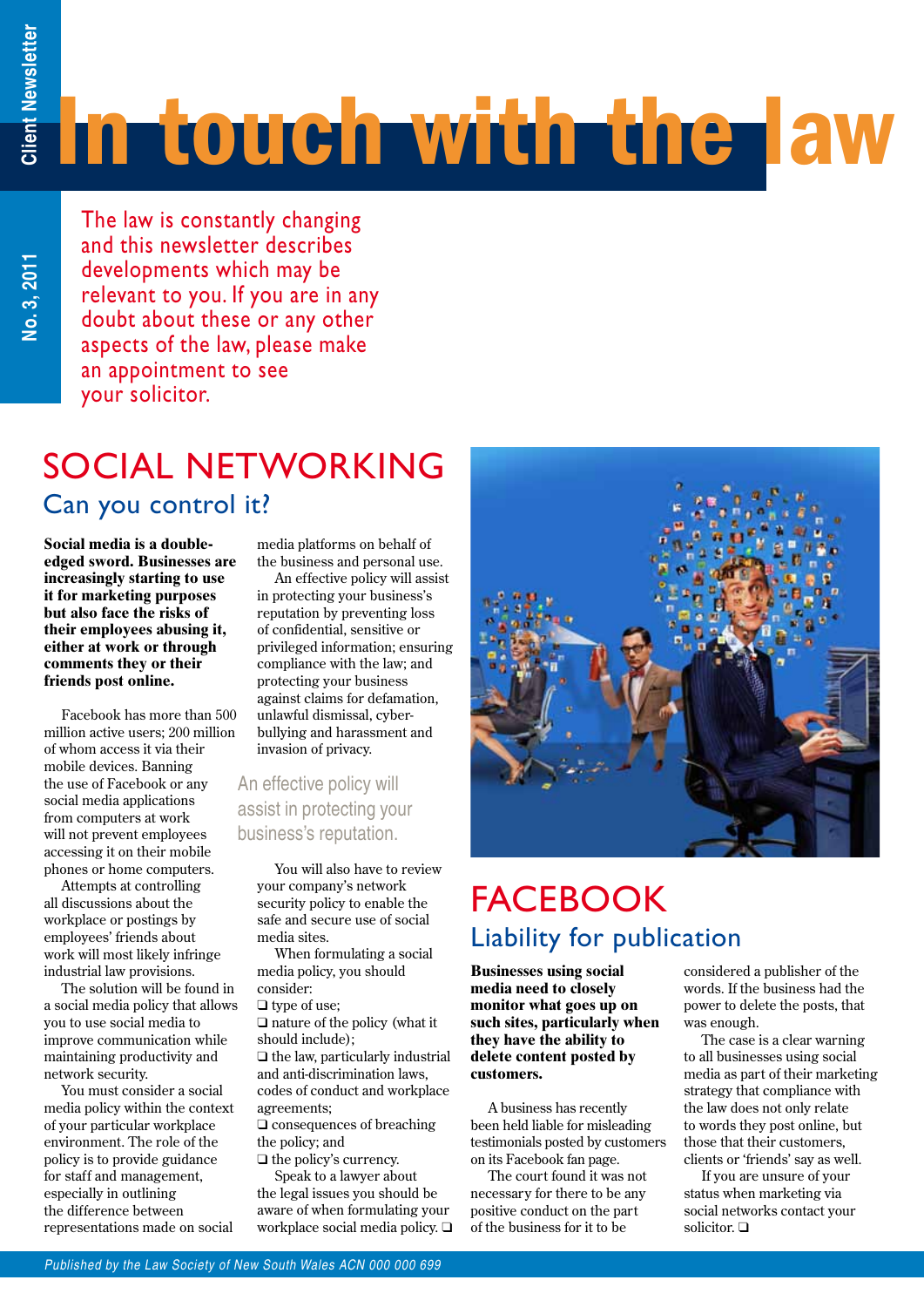### illusory savings Misleading two-price comparisons under attack

#### **The ACCC has been vigorously pursuing companies that quote misleading higher prices in comparison to so-called sale prices.**

Two-price advertising, often called comparative price advertising, contrasts the sale price with a higher price for the same or a similar product. It usually takes one of four forms: recommended retail price, 'was/now' advertising, strike-through and competitor price advertising. A powerful marketing tool, it generally doesn't offend Australian consumer law if the overall impression created is genuine. Any price comparison must not be illusory.

Ads risk breaching the law if the calculated saving is based on the difference between the current sale price and a higher price at which the product



has not actually been sold for a reasonable period of time and in reasonable quantities immediately before the date of the 'discount'.

Whether conduct is misleading or deceptive is largely determined by the

overall impression created in the minds of consumers. A fine-print disclaimer may not be enough to stop consumers being misled over the true nature of savings.

A significant number of ACCC investigations

into advertising practices conclude in companies making enforceable undertakings to take corrective advertising, implementing compliance programs and acknowledging the undertakings will be available for public inspection.  $\Box$ 

### SHAM CONTRACTING Two parts to employee test involves intuition

**Whether someone providing services to a business is classed as an employee or independent contractor can be difficult to assess, but the distinction is important, and failing to establish it correctly can prove costly.**

In a recent case, an interpreting and translating business which classified its interpreters as independent contractors found itself facing penalties.

The business engaged skilled people who could not renegotiate the rate at which they were remunerated but who were free to reject jobs and undertake work from rival companies.

Having recognised most of the interpreters as independent contractors, the company had not made employee minimum superannuation contributions

for them.

The Tax Office, however, assessed the company as liable for super contributions for over 2,500 interpreters on its books over a five-year period and the case went to court.

In considering the matter, the judge said he looked beyond the mere contractual description to the real substance of the parties' roles, functions and work practices which establish the "totality of the relationship" – an approach involving what he described as a "smell test", or a level of intuition.

There were two aspects to the test: Is the person performing the work an entrepreneur who owns and operates a business? And do they represent that business rather than the business receiving the work? "If the answer to that question is yes, in the performance of that

particular work, the person is likely to be an independent contractor. If no, then the person is likely to be an employee," the court held.

The company presented evidence of seven interpreters which the judge did not consider was a representative sample. He found only two of the seven owned and operated their own business and that the

## YOUR WILL Where is it?

#### **Where should you keep your will?**

Keep your will in a safe place. It is preferable not to keep the will yourself in case it is mislaid. If the will is mislaid, it may be presumed to have been revoked. Solicitors hold wills on behalf of clients, usually at no

company had failed to establish the majority of its 2,500 translators and interpreters were independent contractors.

As a result it was liable to pay the superannuation guarantee charge. Employers need to be wary of sham contracting – if they fail to provide required employee entitlements they face a maximum penalty of \$33,000 for each breach.  $\Box$ 

charge. You should keep a copy of your will and note on it where the original is kept.

 It is advisable to tell your executor where your will is kept. If you want to give personal instructions that you do not want to appear in your will, you can simply leave your executor a letter of instructions.  $\Box$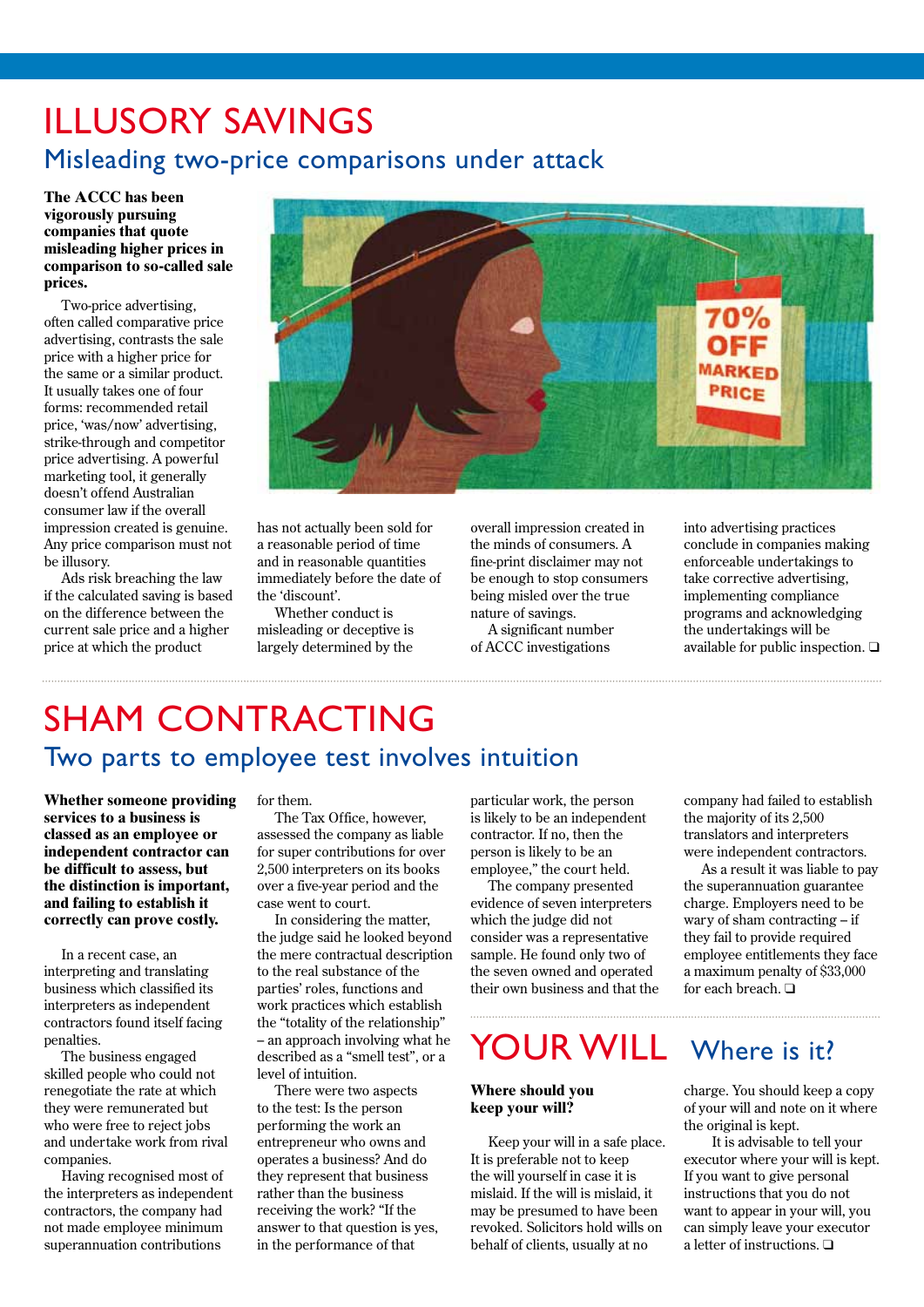### CLOUD COMPUTING Legal issues for service contracts

**Before you decide to sign up for cloud computing, there are issues relating to location of data, security and reliability, and data exit that you should be aware of.** 

'The cloud' relates to providing computing services such as computer power, data storage and applications over the internet. Businesses can usually buy these services from companies such as Microsoft, Salesforce, Google or Telstra.

For businesses, the benefits of the cloud are that it can be cheaper than the outlay on hardware or software, more flexible, easier to manage and efficient.

There are, however, some issues to consider. A key question is where your data is stored or processed. The cloud may not be tied to any location, and the service provider may not know where your data is residing. The issues that arise here relate to your responsibility for data protection and privacy.

Before you consider moving to the cloud, you will need to perform proper due diligence. This should cover the parties in the cloud relationship, enforceability of the contract, and liability for breaches.

One remaining issue to be aware of relates to being lockedin to certain applications or systems – and if you want to transfer data or applications, whether the data is portable between service providers. You need to be aware of this, particularly in relation to data retention laws and regulations. Depending on the situation, data needs to be accessible for five, seven or 10 years after creation.

If you are thinking of joining the cloud, you should have your solicitor look carefully through your cloud computing service contract and its terms and conditions of use.  $\Box$ 



### **FAMILY TRUSTS** Losing out on land tax threshold

**A businessman with a family discretionary trust also had a block of land on the coast and plans to redevelop it.** 

He inherited the property, worth about \$1.5 million, from his parents and it had been in his name for some years.

He also held a share portfolio in his family discretionary trust and decided to transfer the property into the trust before adding value by building a new holiday home. What he hadn't taken into account was this would increase his land tax bill.

The businessman was familiar with the process. The land value of the property was the same as the previous year – about \$1.25 million. He calculated land tax at \$13,808 – \$1.25 million minus the \$387,000 land tax threshold (\$863,000)

multiplied by 1.6 per cent (the land tax rate).

However, the land tax threshold doesn't apply to special trusts and, in essence, most trusts are special trusts, except those that jump through the hoops of the definition of 'fixed trust' under the Land Tax Management Act. To be a fixed trust, beneficiaries must be presently entitled to the income and capital under entrenched provisions.

This is the opposite to a family discretionary trust where beneficiaries only become entitled to income at the end of each year and often don't become entitled to the capital until the trust ends.

Unfortunately, just because the property is owned by the family trust, land tax will be an extra \$6,192 each year.  $\Box$ 

### MEDIATION Court is not the only way to resolve a dispute

**Mediation can be a much more user-friendly way of resolving a dispute than going to court, and it has a proven success rate. Mediation is informal and, if successful, provides a cheaper and quicker means of settling differences.**

Statistics show that more than 90 per cent of cases are settled before they reach court. Mediation can enable settlement to occur even earlier. Early settlement reduces the stress inevitably involved in court proceedings, particularly where a person may have to give evidence. It also reduces legal and other costs, such as those involved if you have to take time off work or from business for prolonged court

attendance.

Mediation can also help the relationship between parties to survive their dispute, because it allows them to formulate their own mutually acceptable solutions.

Even if parties do not settle their dispute, they do clarify and narrow the issues at the mediation, which can reduce the time and expense of the court hearing. At the very least, parties who have been through a mediation will have had an opportunity to discuss and clarify the disputed issues.

Your solicitor can advise you on whether your dispute is suitable for mediation, prepare your case and attend the mediation with you, and also help you draft a settlement agreement.  $\square$